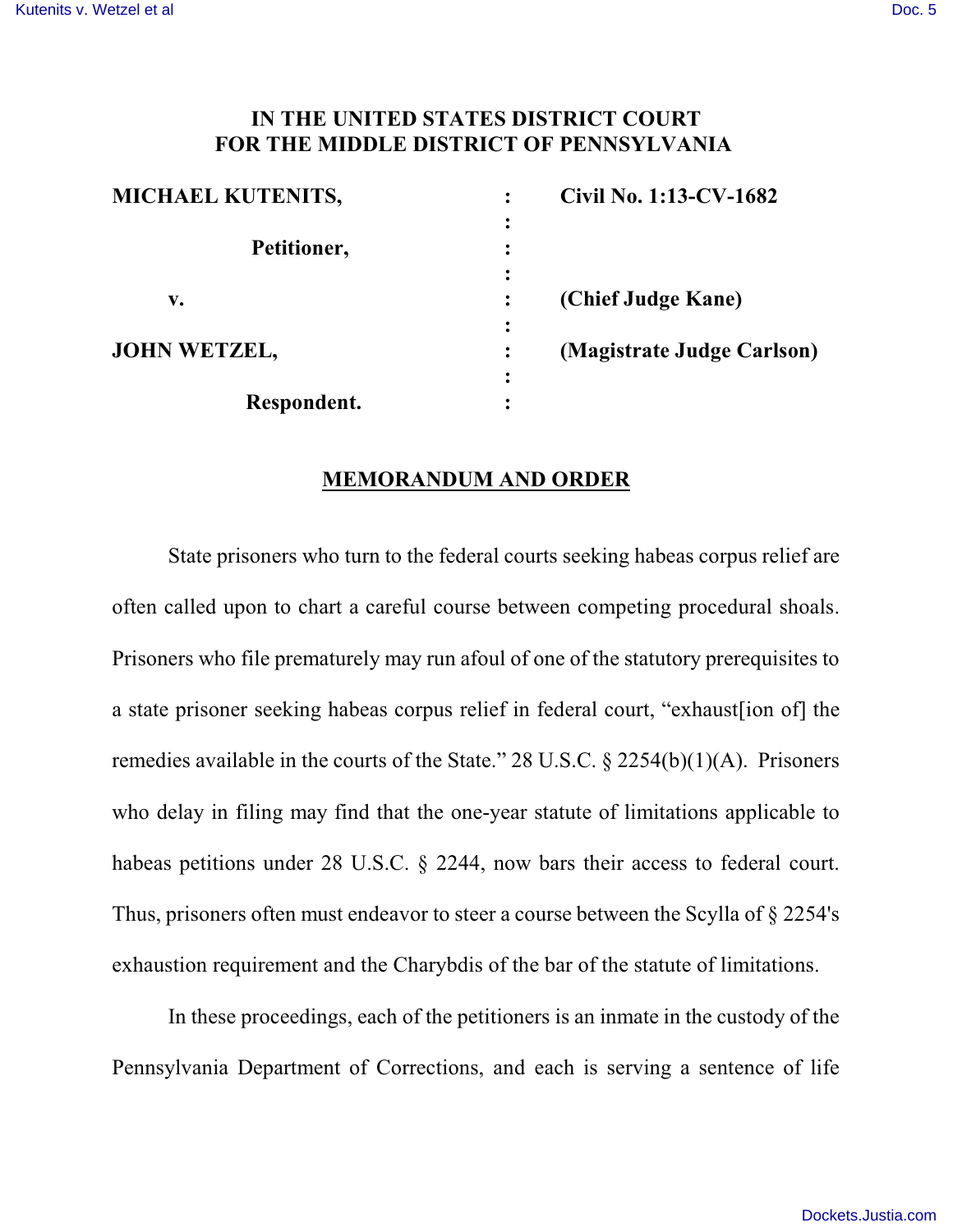imprisonment that was imposed after the petitioner was convicted of murder. Each petitioner has filed a petition for writ of habeas corpus pursuant to 28 U.S.C. § 2254, arguing that his or her sentence of life imprisonment is unconstitutional under the Eighth And Fourteenth Amendments to the United States Constitution, in light of the United States Supreme Court's holding in *Miller v. Alabama*, 567 U.S. \_\_\_\_, 132 S. Ct. 2455 (2012). We are overseeing pre-trial management in each of these cases.

Each of the petitioners has moved the Court to stay and hold these proceedings in abeyance pending the outcome of post-conviction applications brought pursuant to Pennsylvania's Post-Conviction Relief Act, 42 Pa. Cons. Stat. Ann. §§ 9541-9546 (PCRA), all of which are currently pending in Pennsylvania state courts. (Doc. 4.) The petitioners seek to stay their federal proceedings while they complete the process of exhausting their claims in state court, in order to guard against the possibility that their federal habeas petitions could later be found to be untimely under the Antiterrorism and Effective Death Penalty Act of 1996 (AEDPA).

The AEDPA imposes a one-year statute of limitations on applications for writs of habeas corpus. Under 28 U.S.C.  $\S$  2244(d)(1)(A), the statute of limitations begins to run from "the date on which the judgment became final by the conclusion of direct review or the expiration of the time for seeking such review." At the same time, the AEDPA obligates petitioners to exhaust their claims in state court before proceeding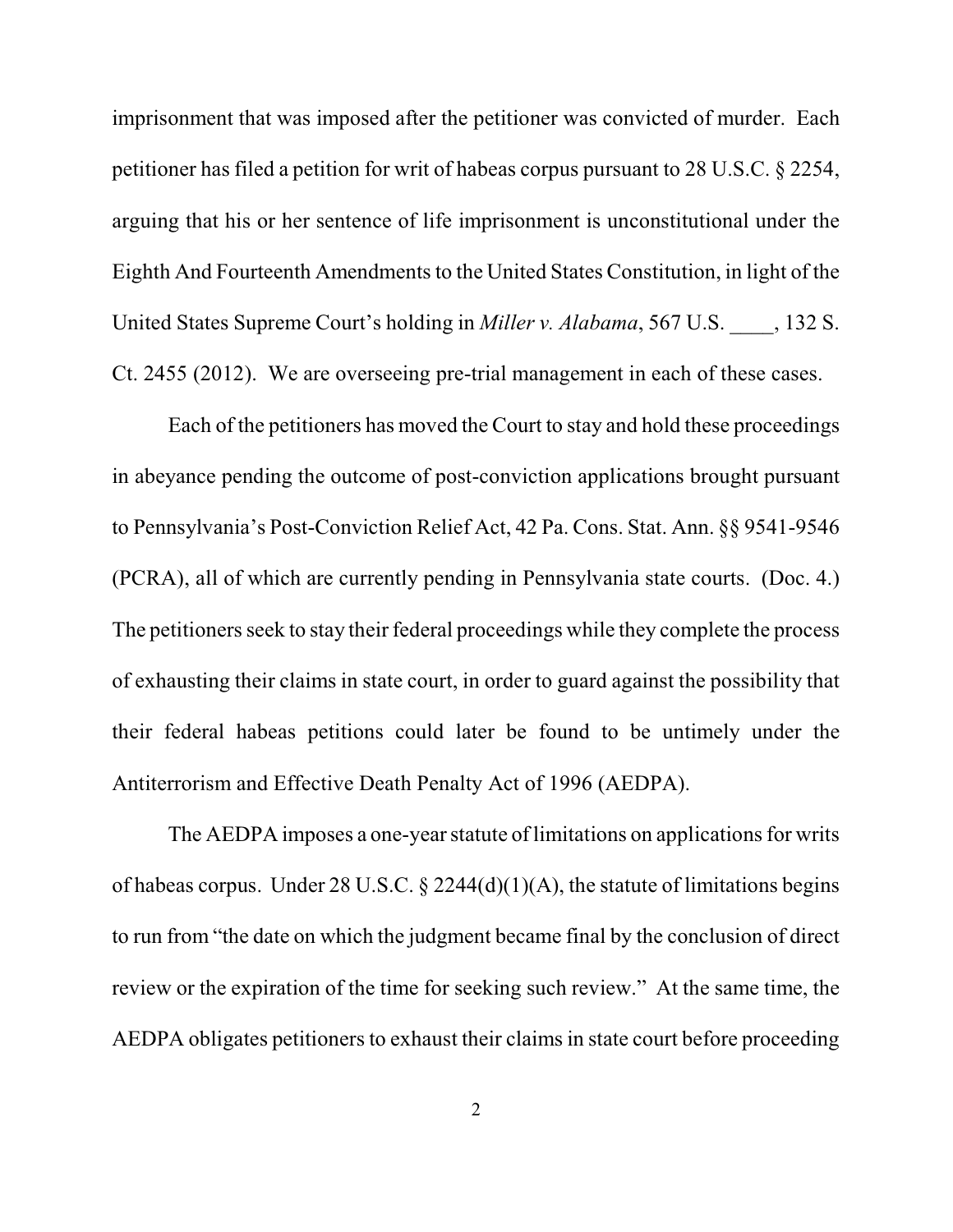with a habeas corpus petition in federal court, but provides that the limitations period is tolled during the pendency of a "properly filed" state post-conviction petition. 28 U.S.C. § 2244(d)(2).

When a petitioner files a petition which contains unexhausted claims, the court has several courses available to it. First, the court can dismiss the petition without prejudice, so that the petitioner can either return to state court and totally exhaust his claims, or proceed in federal court on a petition which raises only wholly exhausted issues. *Rose v. Lundy,* 455 U.S. 509 (1982). This total exhaustion approach facilitates the important goals of federalism and comity that are essential to the exhaustion rule, and allows for complete legal and factual development of these cases in the state legal system before petitions are presented in federal court. However, because strict compliance with this total exhaustion rule can create procedural dilemmas for some petitioners who may be unable to fully exhaust state remedies on petitions before the one-year statute of limitations prescribed for state habeas petitions elapses, the courts have adopted another procedure which may be employed in a limited number of cases, a "stay and abeyance" procedure in which the federal habeas petition is stayed pending exhaustion of state remedies by the petitioner. *Rhines v. Weber,* 544 U.S. 269 (2005). According to the Supreme Court: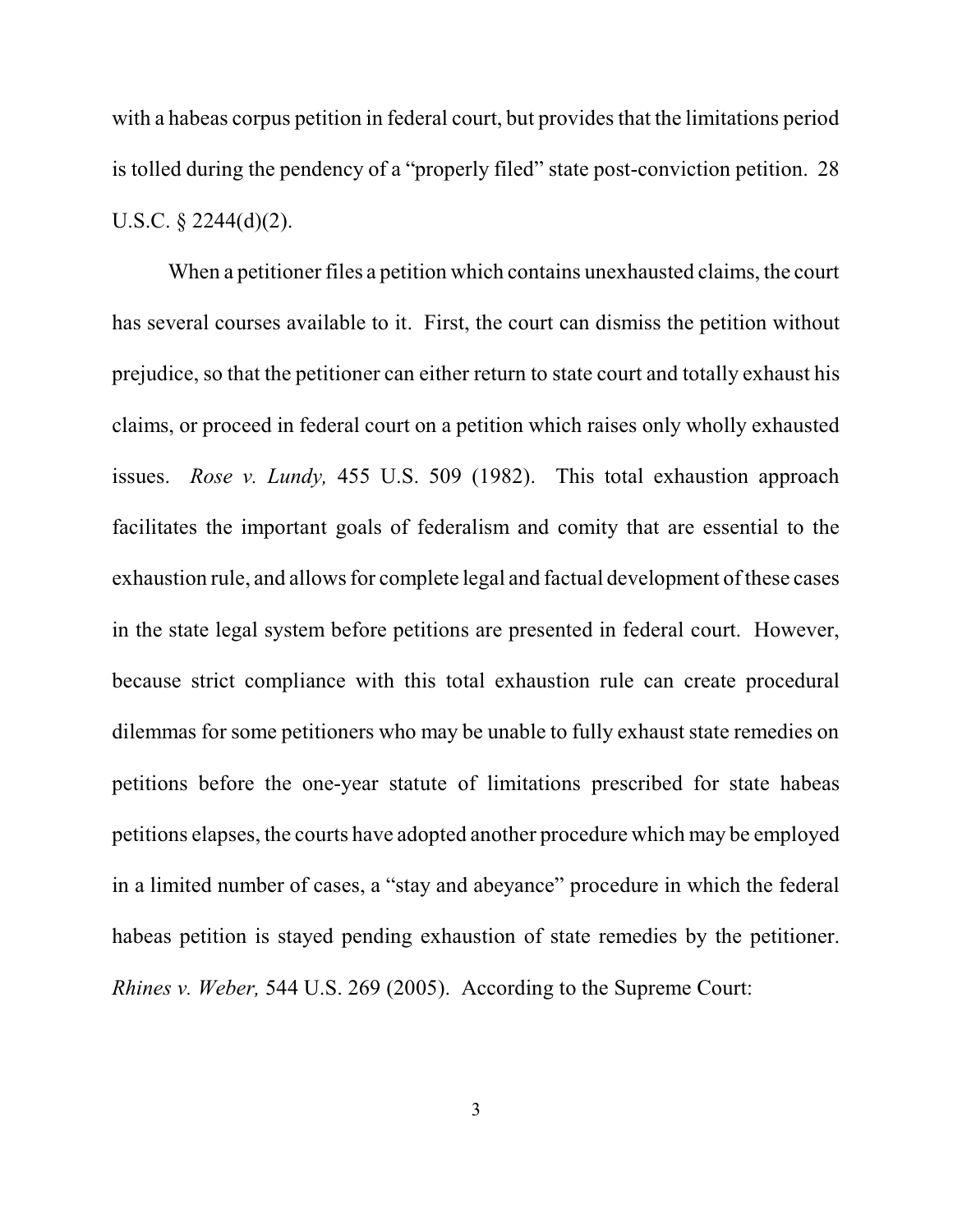[S]tay and abeyance should be available only in limited circumstances. Because granting a stay effectively excuses a petitioner's failure to present his claims first to the state courts, stay and abeyance is only appropriate when the district court determines there was good cause for the petitioner's failure to exhaust his claims first in state court. Moreover, even if a petitioner had good cause for that failure, the district court would abuse its discretion if it were to grant him a stay when his unexhausted claims are plainly meritless.

*Rhines v. Weber,* 544 U.S. at 277. Therefore, in order to qualify for a stay and abeyance a petitioner should "satisf[y] the three requirements for a stay as laid out in Rhines: good cause, potentially meritorious claims, and a lack of intentionally dilatory litigation tactics." *Heleva v. Brooks,* 581 F.3d 187, 192 (3d Cir.2009).

As noted, each of these cases has been brought following the Supreme Court's decision in *Miller*, which was issued on June 25, 2012. In each instance, the petitioners have moved to stay and hold in abeyance their federal habeas petitions in order to guard against the possibility that Pennsylvania state courts hold that Miller is not retroactively applicable, and, therefore, that the PCRA petitions were not "properly filed" so as to toll the one-year limitations period. *See Pace v. DiGuglielmo*, 544 U.S. 408, 416-17 (2005) (holding that time limits are filing conditions, and where state court rejected petitioner's PCRA petition as untimely, it was not "properly filed," and, therefore, he was not entitled to statutory tolling of his federal habeas petition under 28 U.S.C. § 2244(d)(2)).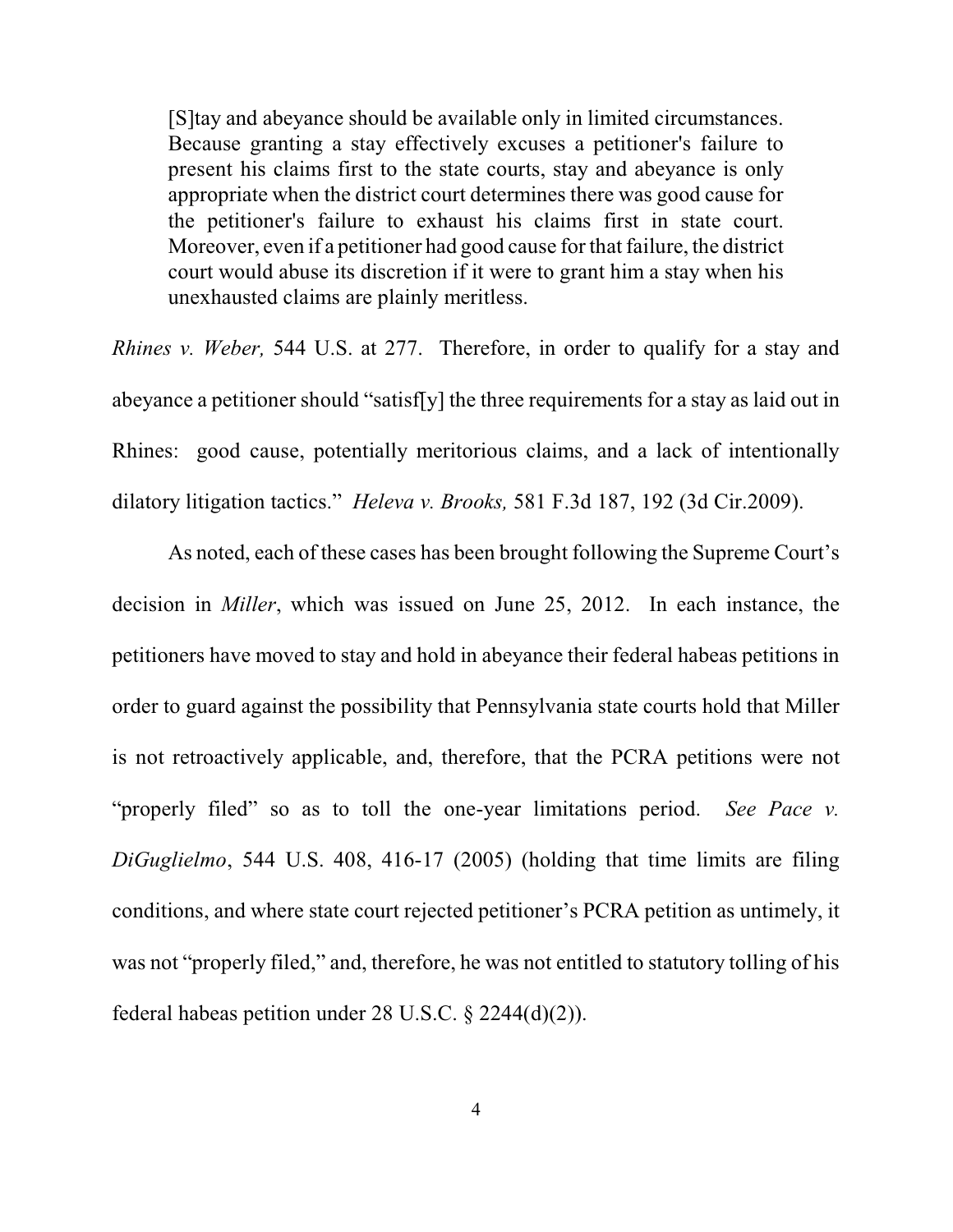Furthermore, it is noteworthy that in each instance, the respondents have concurred in the stay request. This concurrence reflects a recognition by state authorities that the state courts should, in the first instance, have the opportunity to address this issue as matter of state law. Adopting this course has merits on several scores. First, it may make federal proceedings unnecessary. In any event, this course will promote judicial economy if federal habeas corpus proceedings later prove necessary once the application of *Miller* to these petitioners has been fully addressed by the state courts.

In *Rhines v. Weber*, 544 U.S. 269 (2005), the Supreme Court held that a district court may stay, in limited circumstances, enter an order staying and holding in abeyance a petition for writ of habeas corpus, provided that there is good cause to do so, that the petition raises potentially meritorious claims, and there is an absence of intentionally dilatory litigation tactics. *Id.* at 278; *see also Heleva v. Brooks*, 581 F.3d 187, 192 (3d Cir. 2009). Upon consideration, we find that all three of these considerations are satisfied, and that there is good cause to issue orders staying and holding in abeyance each of these habeas proceedings while the petitioners complete the process of exhausting their claims in Pennsylvania state courts. Furthermore, we observe that in each of these cases, it appears that the respondents have concurred in the requested relief. In addition, we note that this course of action has been expressly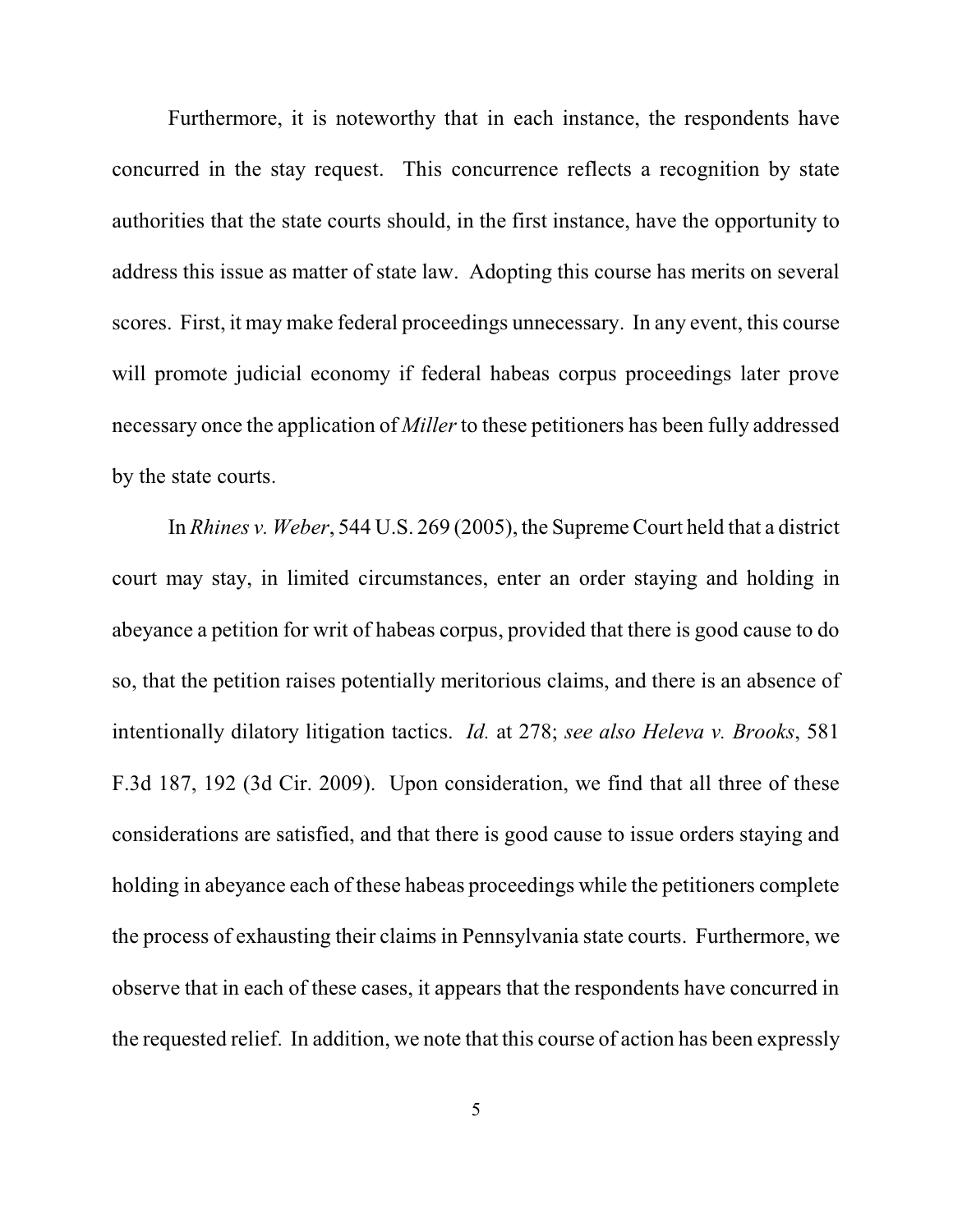adopted by judges of this Court in other cases in which state prisoner petitioners have recently filed claims based upon the Supreme Court's decision in *See, e.g.*, *Tarselli v. Folino*, No. 4:CV-13-939, 2013 WL 2177769, at \*3 (M.D. Pa. May 20, 2013)(Brann, J.) (granting a stay in the context of *Miller* exhaustion); *accord Klinger v. Walsh, et al.*, No. 4:CV-13-1537 (Rep't & Rec., June 14, 2013, Blewitt, Magis. J.).

Finally, we note that, unlike a decision dismissing a petition as unexhausted, "motions to stay litigation . . . , are non-dispositive motions under Rule 72(a). *See, e.g., Gonzalez v. GE Group Adm'rs, Inc.,* 321 F.Supp.2d 165, 166 (D.Mass.2004); *Torrance v. Aames Funding Corp.,* 242 F.Supp.2d 862, 865 (D.Or.2002); *All Saint's Brands, Inc. v. Brewery Group Den., A/S,* 57 F.Supp.2d 825, 833 (D.Minn.1999); *Herko v. Metro. Life Ins. Co.,* 978 F.Supp. 141, 142 n. 1 (W.D.N.Y.1997)." *PowerShare, Inc. v. Syntel, Inc*., 597 F.3d 10, 14 (1st Cir. 2010). Therefore, the decision to grant, deny or lift a stay rests within the jurisdiction and sound discretion of a United States Magistrate Judge under 28 U.S.C. §636(b)(1)(A), subject to appeal to the district court for an abuse of that discretion. *Touton, S.A. v. M.V. Rizcun Trader*, 30 F. Supp. 2d 508, 510 (E.D. Pa. 1998)("[T]he Court finds that neither the grant of the stay of proceedings . . ., nor the lift of said stay, constituted 'injunctive relief' in excess of the Magistrate Judge's authority under  $\S$  636(b)(1)(A).").